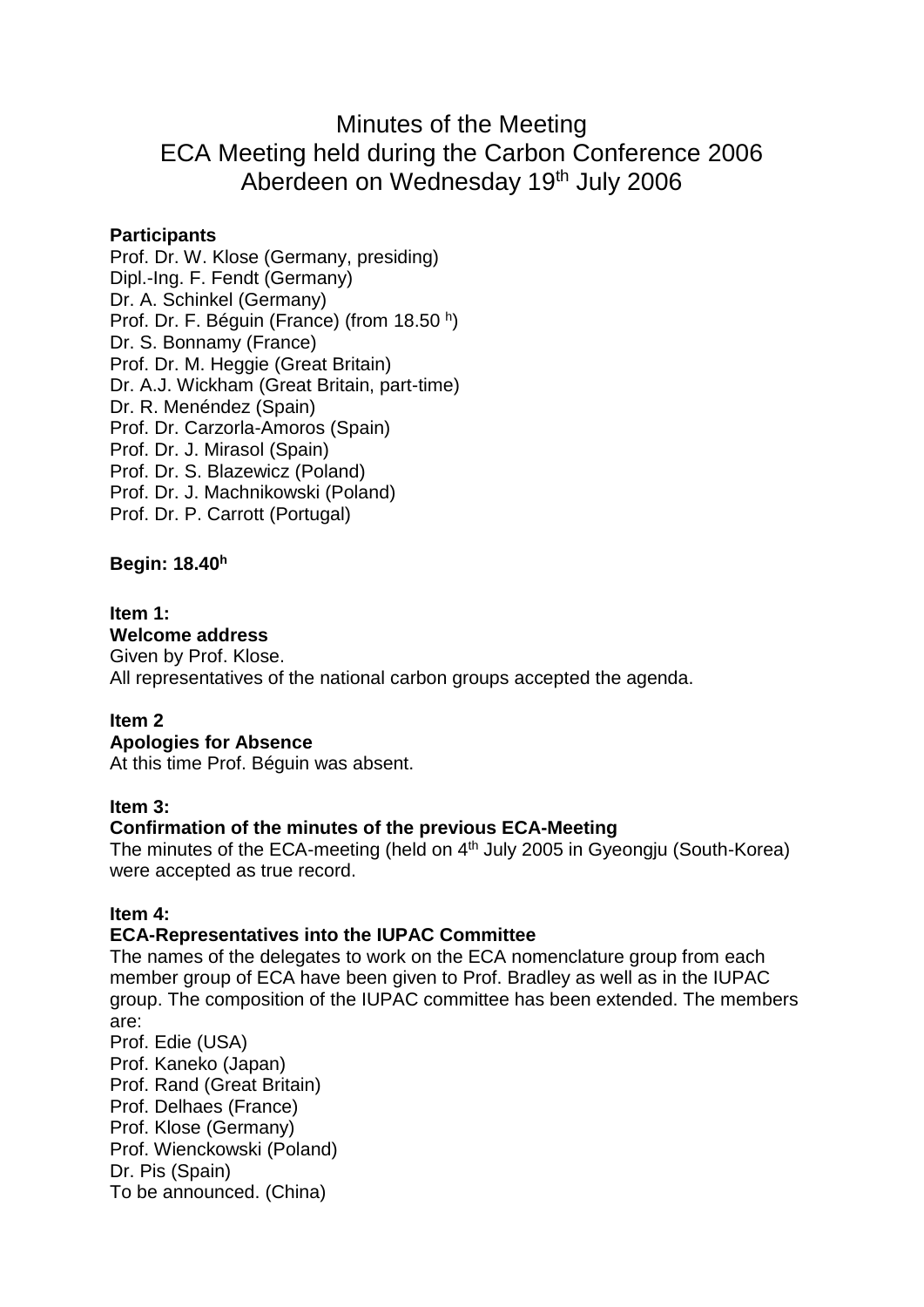To be announced (South-Korea)

### **Item 5:**

# **Presentation of the Portuguese Group (given by Prof. Peter J.M. Carrott)**

Prof. Carrot reported about the Portuguese group. About 10 workgroups are dealing with carbon in Portugal. In total about 35 people are working in carbon science - not including PhD students and post docs. The majority of people are organised in the catalysis and porous materials group of the Portuguese Chemical Society. Prof. Carrott suggested this group to be the Portuguese representative in ECA. The group is not in the state to organise an international Carbon Conference due to the small number of members.

### **Decision of membership**

The decision was postponed. The Portuguese should first form an official carbon group, and then that group can become a member of the ECA. Prof. Heggie sounded a note of caution that such a small group could have the same influence in the ECA as the other big national groups in voting matters.

Prof. Carrott will inform the other national carbon groups about the foundation of the Portuguese Carbon Group (PCG). The number of members should not be less than 35 in national carbon groups. The decision of membership will be made by circulating the request after the foundation of the PCG. Any such membership decision should be confirmed at the next ECA meeting.

As a matter for report, the Polish Graphite Group has been renamed as the Polish Carbon Group.

### **Item 6:**

| Group                       | <b>Meetings</b>                                   |
|-----------------------------|---------------------------------------------------|
| <b>British Carbon Group</b> | The British Carbon Group organised NanoteC 05     |
|                             | at Sussex and the Ageing Management of            |
|                             | Graphite Reactor Cores Conference at Cardiff.     |
| Spanish Carbon Group        | The last national meeting was held in Jaén with   |
|                             | about 200 participants. The next national         |
|                             | meeting will be held in 2007 in Zaragoza.         |
| Polish Carbon Group         | The last meeting dealt with the organisation of   |
|                             | the CESEP II Conference in Cracow 2007            |
| <b>French Carbon Group</b>  | France has two national meetings per year.        |
| <b>German Carbon Group</b>  | National fall meeting will be held in Meitingen,  |
|                             | Oct 12-13, 2006                                   |
|                             | National spring meeting will be held in the       |
|                             | Ceramic Institute in Hermsdorf, April 19-20, 2007 |
|                             | Additionally, the European Carbon Course is       |
|                             | held November 20-21, 2006 in Frankfurt am Main    |

# **Internal meetings on national ECA groups**

### **Item 7**

### **Shared meetings of national ECA groups**

Addional shared meetings did not take place.

### **Item 8**

### **Discussion about future Carbon meetings (Europe)**

Prof. Béguin suggested that the candidates applying to organise Carbon 2012 and that a discussion should follow. The candidates are Germany, Poland, and Spain.